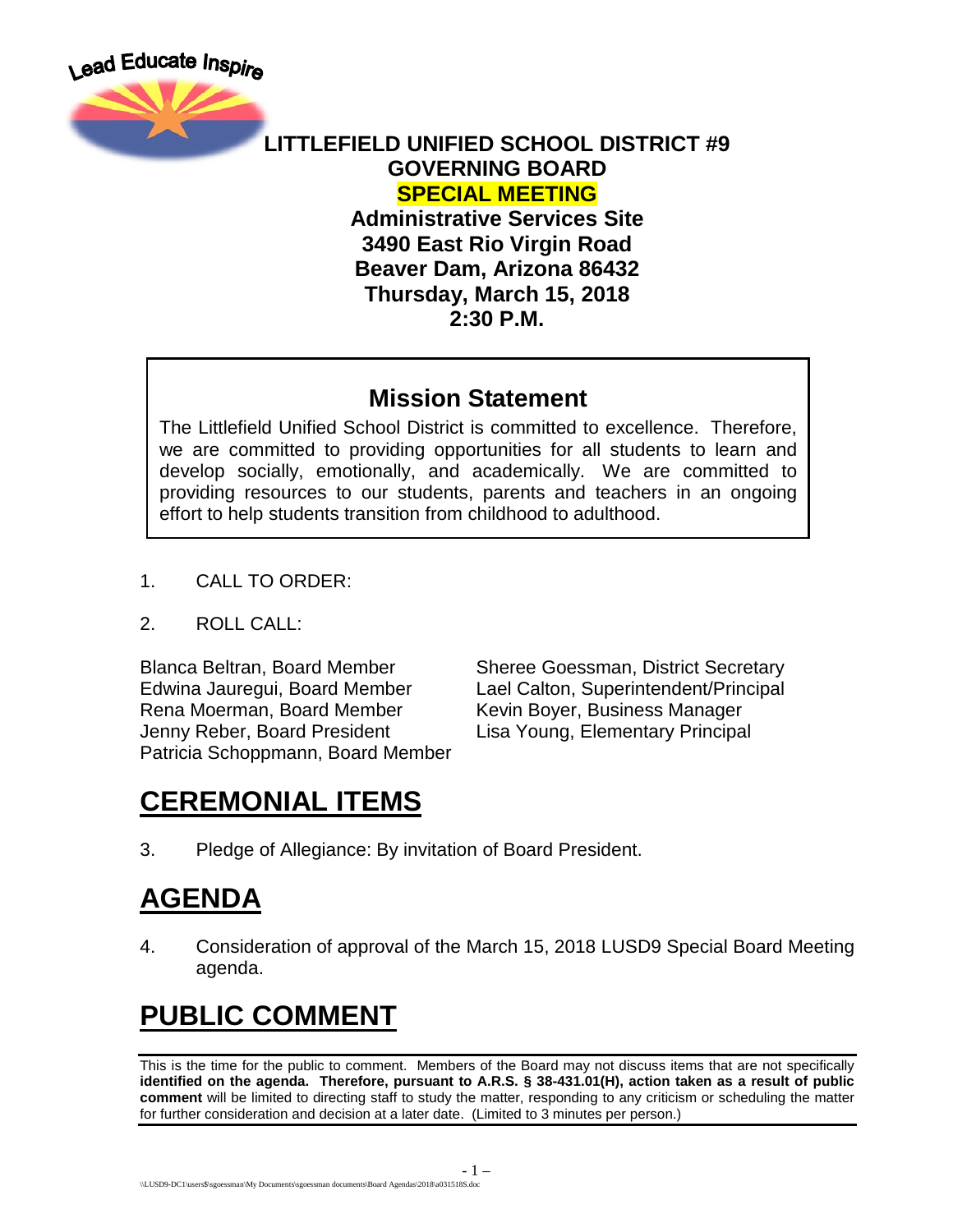

#### 5. Public Comment.

#### **ACTION ITEMS AND/OR DISCUSSION**

- 6. The Governing Board will review the community e-survey results pertaining to the position of District Superintendent/Principal
- 7. The Governing Board will discuss information presented by the Arizona School Boards Association (ASBA) pertaining to the screening process of applicants for the position of District Superintendent/Principal.
- 8. Pursuant to Arizona Revised Statute 38-431.03(A)(1) the Governing board may consider entering into Executive Session for the purpose of screening applications for the position of District Superintendent/Principal.
- 9. Executive Session pursuant to ARS 38-431.03(A)(1) The Governing Board will screen applications for the position of District Superintendent/Principal.
	- a. Motion to convene into Executive Session pursuant to ARS 38- 431.03(A)(1).
	- b. Motion to return to open meeting.
- 10. The Governing Board will discuss applicants for the position of District Superintendent/Principal and may consider directing the Arizona School Boards Association (ASBA) to invite specific applicants to interview for the position.
- 11. The Governing Board will discuss the initial interview process and may consider directing the Arizona School Board Association (ASBA) to construct the interview process and schedule with specific applicants identified by the Board for the position of District Superintendent/Principal.
- 12. The Governing Board will discuss areas of interest regarding questions to be used during the initial interviews and may consider directing the Arizona School Board Association (ASBA) to construct specific questions to be asked of applicants for the position of District Superintendent/Principal.
- 13. The Governing Board will discuss and consider options and a date related to the configuration of finalists interviews for the position of District Superintendent/Principal.

#### **ADJOURNMENT**